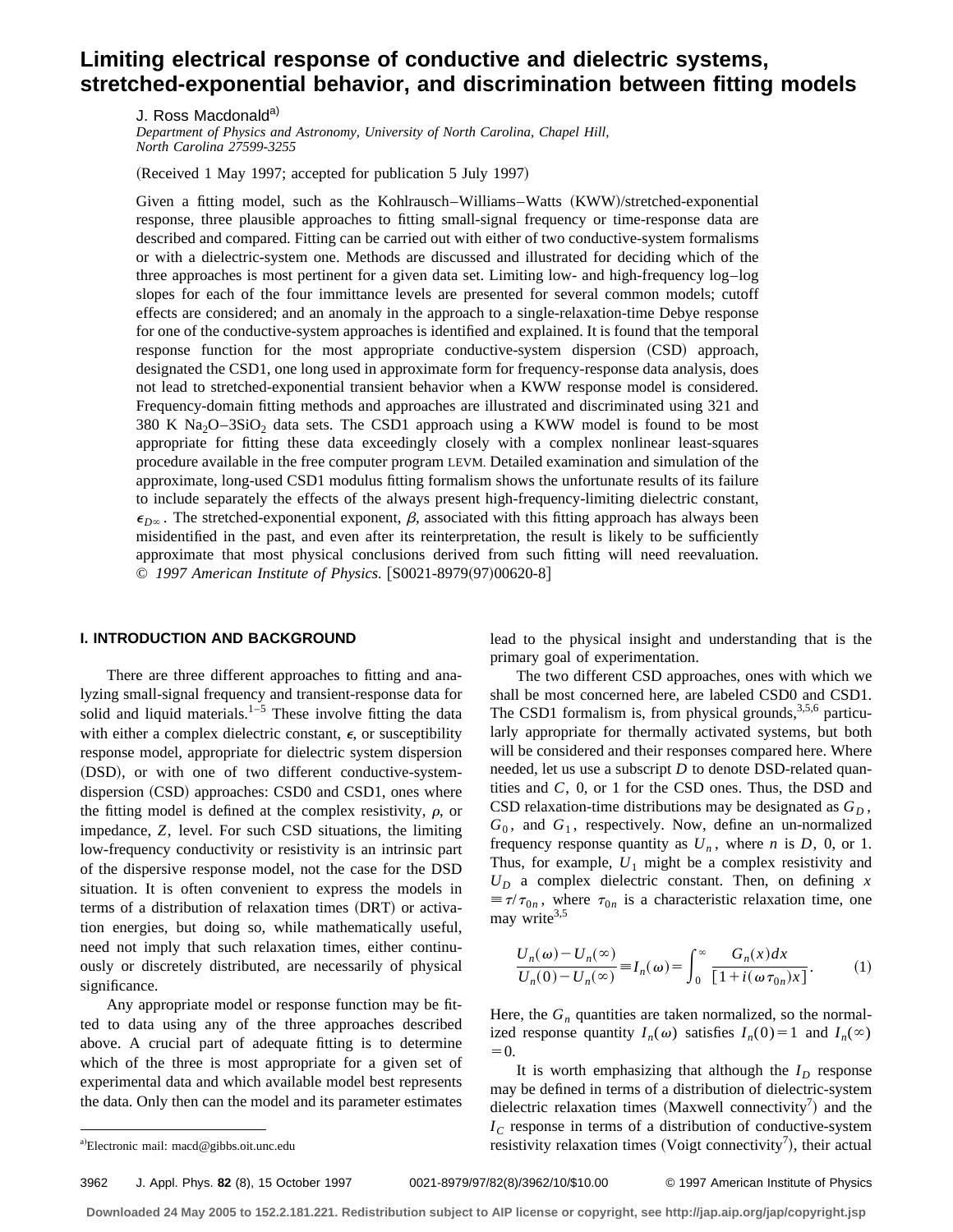frequency response can be fitted, for better or worse, by transformation of the data and model to any of the four immittance levels: complex dielectric constant,  $\epsilon$ ; complex conductivity,  $\sigma$ ; complex resistivity,  $\rho$ ; and complex modulus, *M*. In terms of the normalized relaxation-time variable, *x*, the moments of the distributions may be expressed  $\text{as}^{3,5}$ 

$$
\langle x^m \rangle_n \equiv \int_0^\infty x^m G_n(x) dx,\tag{2}
$$

where the  $\langle x^m \rangle$ <sub>n</sub> clearly depend on the shape of the distribution but not directly on  $\tau_{0n}$ . For simplicity, define  $\rho'_0(0)$  $\equiv \rho_{00}$  and  $\rho'_1(0) \equiv \rho_{01}$ . We shall usually omit this distinction and use just  $\rho_0 = 1/\sigma_0$  instead.

A typical  $I_n(\omega)$  response function is that of Havriliak and Negami,<sup>8</sup>

$$
I_{H N n}(\omega) = [1 + (i\omega \tau_{0n})^{\alpha_n}]^{-\beta_n}, \quad 0 < \alpha_n \le 1, \quad 0 < \beta_n \le 1,
$$
\n(3)

an expression which reduces to the  $Cole-Cole<sup>9</sup>$  dielectric response when  $n=D$  and  $\beta_D=1$ , and to the Cole–Davidson<sup>10</sup> dielectric response when  $\alpha_D = 1$ . It has been shown<sup>11</sup> that any specific  $I_D$  response function can be used at the CSD level with its parameters then designated by the subscript *C* rather than *D*. Such changes are necessary since, although the form is the same, as one might expect, fitting of a given data set will not yield the same parameter estimates using the DSD fitting as those obtained with the CSD fitting.

The transformation from a DSD or CSD0 response function to a CSD1 one is somewhat more complicated. A limited and incorrect form of the needed relation was first proposed by Moynihan and co-workers;<sup>6</sup> a correct version was independently introduced later; $11$  and the matter has been considered in detail recently.<sup>3,5</sup> The important and widely used Moynihan CSD1 data-fitting approach has been called the (Moynihan) modulus formalism  $(MMF),$ <sup>5,12–14</sup> because it was first derived and presented at the complex modulus level,<sup>6</sup> but it may be expressed at any immittance level. Given an expression for  $I_0(\omega)$ , a normalized complex resistivity (or impedance) quantity, the earlier work $3.5$  shows that one can calculate  $I_1(\omega)$  by

$$
I_1(\omega) = \left[ \langle x^{-1} \rangle_1 / i \omega \tau_{01} \right] \left[ 1 - I_0(\omega) \right]. \tag{4}
$$

In the special case where  $\rho_{C\infty} = \rho'_{C1}(\infty) = 0$ , that implicitly considered by Moynihan and co-workers, it turns out that if we define  $M_1(\omega)$  in standard form as  $(i\omega \epsilon_V \rho_{01})I_1(\omega)$ , then

$$
M_1(\omega) = [1 - I_0(\omega)]/(\epsilon_{C\omega})_1.
$$
 (5)

Here,  $\epsilon_V$  is the permittivity of vacuum. The quantity  $(\epsilon_{C\infty})_1$ , a purely conductive-system quantity, which is defined later in Eq.  $(7)$ , was erroneously identified as one of the quite different quantities,  $\epsilon_{D^\infty}$  or  $\epsilon_\infty$ , by Moynihan and subsequent users of the modulus formalism.<sup>6,12–14</sup> It is particularly important to note that although a model expression for  $I_0(\omega)$ may originally involve a shape parameter such as  $\beta_0$ , the corresponding  $\beta_1$  associated with  $I_1(\omega)$  through Eq. (4) will be unequal to  $\beta_0$ , a matter discussed in more detail below, because the distinction is both important and not generally understood.

Equations (4) and (5) were derived using the  $G_n$ 's of Eq. (1) and, in fact,<sup>3,5</sup>  $G_1$  is proportional to  $\tau$  (or *x*) times  $G_0$ . Note, however, that when an expression for  $I_0(\omega)$  is available,  $I_1(\omega)$  is readily obtained from Eq. (4) without the need for using  $G_1$  in Eq. (1), provided an expression for  $\langle x^{-1} \rangle_1$  is available, as it is for the important and much used Kohlrausch-Williams-Watts  $(KWW)^{15}$  model. Conversely, when an analytic expression for  $G_1$  is known but not one for  $I_1(\omega)$ , Eq. (1) may be used to obtain the latter. Further, the normalized temporal relaxation function,  $\phi_n(t)$ , is given  $by^{3,16,17}$ 

$$
\phi_n(t) = \int_0^\infty G_n(\tau) \exp(-t/\tau) d\tau = \exp[-(t/\tau_{0n})^{\beta_n}],
$$
  

$$
0 < \beta_n \le 1,
$$
 (6)

where the right-hand side is the stretched-exponential  $(SE)$ response and only the  $n=D$  or 0 choice is applicable for it, as demonstrated in the next section. When  $n=D$ ,  $\phi_D(t)$ gives the time dependence of the normalized charge measured on discharge of a completely charged purely dielectric material when its electrodes are shorted together. The interpretation of  $\phi_n(t)$  for  $n \neq D$  is more complicated, but the function is still useful and has been termed the correlation function by Ngai and  $Rizos<sup>14</sup>$  in such cases.

Although  $I_n(\omega)$  may be calculated numerically from a known KWW  $\phi_n(t)$  expression,<sup>3,5,6,16,17</sup> no closed-form KWW expressions for  $I_n(\omega)$  are available when  $\beta_n < 1$ . Since, however, closed-form expressions for  $G_0(\tau)$  and  $G_1(\tau)$  are known<sup>3,15,16</sup> for  $\beta_c = 0.5$ , the left part of Eq. (6) may be used to obtain the  $\phi_1(t)$  response for this particular KWW case. Since the MMF fitting approach has been primarily applied using the KWW response model for CSD situations, we shall here use the designation MMF only to indicate such fitting.

## **II. TEMPORAL RESPONSE FUNCTIONS**

Before discussing frequency response and fitting for CSD and DSD situations, it is useful to consider the corresponding transient or correlation-function response. Although the differences between the various responses could be illustrated, for example, for the Cole–Davidson response model, it is of greater interest to consider them for the KWW model, one which has been found to fit a large variety of experimental frequency-response data involving electrical or mechanical dispersion. Even though the present analysis deals explicitly with electrical behavior, its results apply as well to most mechanical relaxation situations.

Pertinent time-dependence results are presented in Fig. 1 for the  $\beta_0$ =0.5 case. The solid line shows an ordinary CSD0 or DSD stretched-exponential response for this value of  $\beta_0$  $=$  $\beta_D$ . The solid line with solid circular points shows the corresponding CSD1  $\phi_1(t)$  response, calculated from the left-hand part of Eq.  $(6)$  using the KWW expression<sup>3</sup> for  $G_1(\tau)$  with  $\beta = \beta_1 = 0.5$  and the value of  $\tau_s \equiv \tau_{0.1}$  shown in Fig. 1. These results are expected to be accurate to one part in  $10<sup>6</sup>$  or better. Such high accuracy is only important because it ensures that when the model is used to fit experimental data, there is no misfit contribution arising from in-

**Downloaded 24 May 2005 to 152.2.181.221. Redistribution subject to AIP license or copyright, see http://jap.aip.org/jap/copyright.jsp**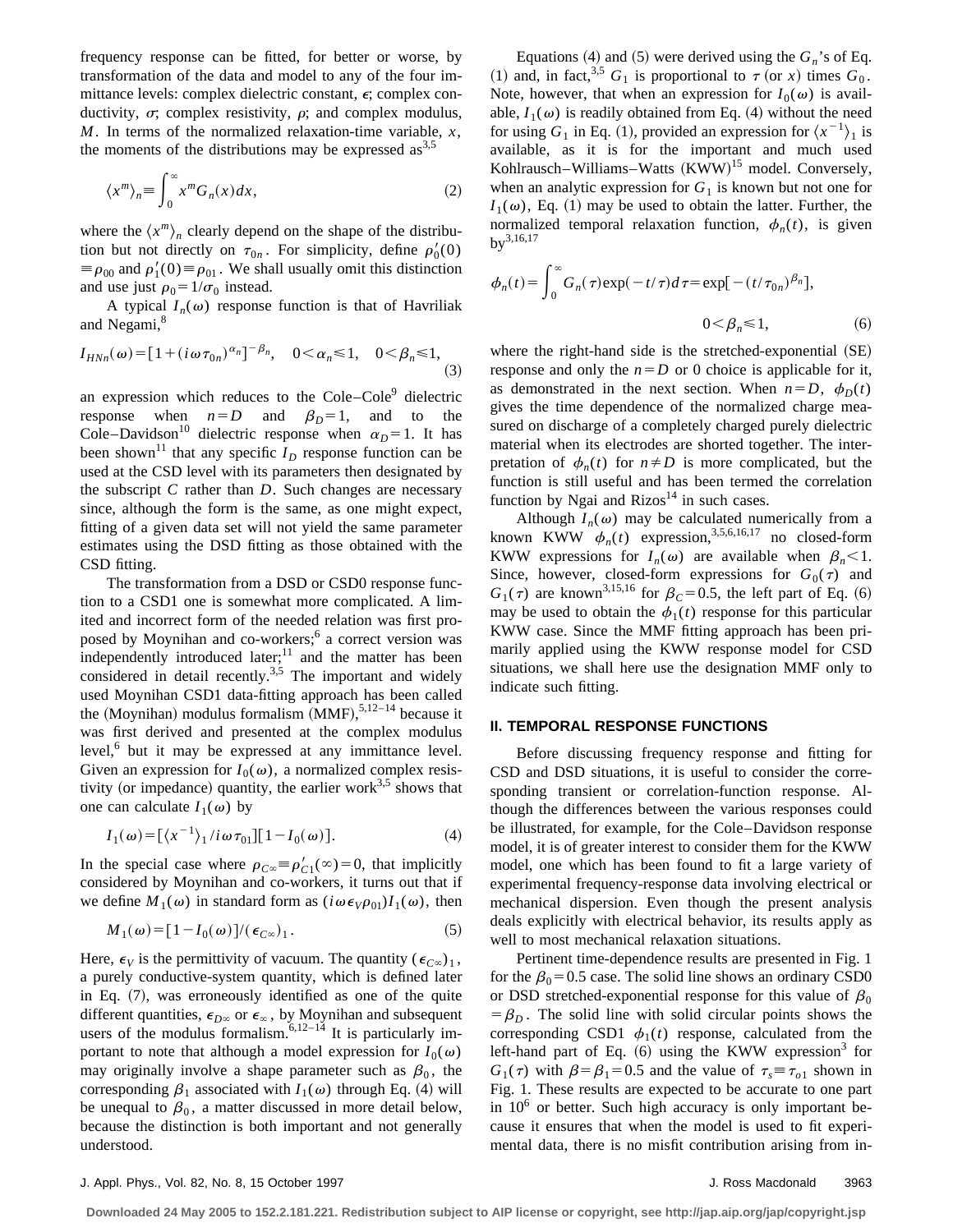

FIG. 1. Time dependence of the relaxation response function,  $\phi(t)$ , for two methods of calculating conductive-system response: (a) conventional stretched-exponential CSD0 behavior, and (b) the exact CSD1 response derived from modification of the conventional KWW distribution of relaxation times. Also shown are inadequate nonlinear least-squares fits to the  $(b)$ results using stretched- and ordinary-exponential-response models with proportional weighting (PWT) and unity weighting (UWT). Here  $\tau_s = \tau_{on}$ .

accurate model calculation, a source of ambiguity often present in prior frequency-response fitting using the KWW model.

Note that the CSD1 curve is not of stretched-exponential form. In previous work, not only has no theoretical CSD1 temporal response been presented for any model, but usually no distinction has been made between the various  $\phi_n(t)$  responses.

The multiplication of  $G_0$  by  $\tau$  to obtain  $G_1$ , as discussed in the previous section, causes  $G_1$  to approach zero faster than  $G_0$  as  $\tau \rightarrow 0$ ; it is, thus, narrower over the  $\tau$  range. This, in turn, causes both the CSD1 temporal and frequency responses to be closer to those for the single-relaxation-time Debye response. Figure 2 shows such an approach in the frequency domain by means of complex-plane plots of CSD0, CSD1, and Debye  $I_n(\omega)$  responses. Figure 1 includes the results of three weighted nonlinear least-squares fits to the CSD1 synthetic temporal data using the LEVM fitting program.3,6,18 The first two fits used the SE model with either



FIG. 2. Complex-plane comparisons of KWW DSD  $(n=D, \beta_D=0.5)$ , CSD0  $(n=0, \beta_0=0.5)$ , CSD1  $(n=1, \beta_1=0.5)$ , and Debye ( $\beta=1$ ) normalized  $I_n(\omega)$ , responses. The solid dots show the positions where  $\omega \tau_{on} = 1$ , and the arrow indicates the direction of increasing frequency for all the curves

proportional weighting, where the weighting uncertainties are taken proportional to the data, or with unity weighting, i.e., no weighting, a choice which determines the fit primarily from the larger parts of the data. A logarithmic plot shows that the proportional-weighting results are much closer to the data for the  $\phi(t) \ll 1$  region and that the unityweighting ones are very poor in this region.

The proportional and unity-weighting SE fit estimates found for  $\tau_s$  and  $\beta$  were  $2.1 \times 10^{-10}$  and  $4.7 \times 10^{-10}$  s, and 0.54 and 0.77, respectively. If the CSD1 response were actually of the SE form, these results would be the same and independent of weighting. Thus, in spite of the apparently good unity-weighting SE fit shown in Fig. 1, the CSD1 temporal response associated with the KWW CSD0 response is not of SE form for  $\beta_1$  < 1, and it seems unlikely that it can be expressed exactly in useful closed form for any  $\beta$  value less than unity. Without such an expression, it is not possible to directly associate a plausible value of  $\beta_1$  with the measured KWW CSD1 temporal response. For such response, the above results also show that for the SE-fit  $\beta_1$  estimates, the relation  $\beta_1 \approx 1-\beta_0$  does not hold, unlike the frequencyresponse situation discussed in the next section. For situations where the DRT is known for any  $\beta_0$  value, such as that of the Cole–Davidson model, the value of  $\beta_0$  used in calculating a  $G_1$  for use in Eq.  $(6)$  may be used to label the resulting  $\phi_1(t)$  response so long as it is not confused with a SE  $\beta_1$  exponent-type parameter and is properly distinguished from the  $\phi_0(t)$  response involving  $\beta_0$ .

It is worth mentioning that even for the KWW model, where no expression for  $G_1$  is available for arbitrary  $\beta_1$ , but one can numerically calculate  $I_1(\omega)$  accurately, as in the present work using LEVM, one can calculate the corresponding  $\phi_1(t)$  by Fourier sine or cosine transformation of the real or imaginary part of  $I_1(\omega)/\omega$ .<sup>16</sup> For the KWW situation, we expect  $\phi_1(t)$  to approach the single-exponential response as  $\beta_1 \rightarrow 1$ , but the calculation method outlined here, one which is prone to error, might nevertheless be worthwhile in order to investigate the non-SE CSD1 response expected, particularly that for the  $\beta_1$ <0.5 region.

Most empirical response functions, such as the Havriliak–Negami one, and many theoretical ones as well, are nonphysical. $19$  In the frequency domain, the Cole–Cole response is nonphysical in both its low- and high-frequency limits, while the Cole–Davidson and KWW responses are nonphysical only in the high-frequency limit, where they predict a continuously increasing real-part conductivity. A reasonable way to restore physical realizability is to cut off the associated DRT at its ends; $3,19,20$  only cutoff in the small- $\tau$  region, say at  $\tau = \tau_{\rm co}$ , is needed for the Cole– Davidson and KWW response models. Such cutoffs are consistent with the requirement that any physically realizable process must have both a shortest nonzero response time and a longest noninfinite one as well.<sup>19</sup>

For  $\tau$ 's below cutoff, the response is dominated by the nonzero part of the DRT just before cutoff. The resulting response, either short-time temporal or high frequency, then approaches that of the response associated with a single (minimum) limiting relaxation time. For the KWW transient response, it follows that  $\phi_n(t)$  must approach simple expo-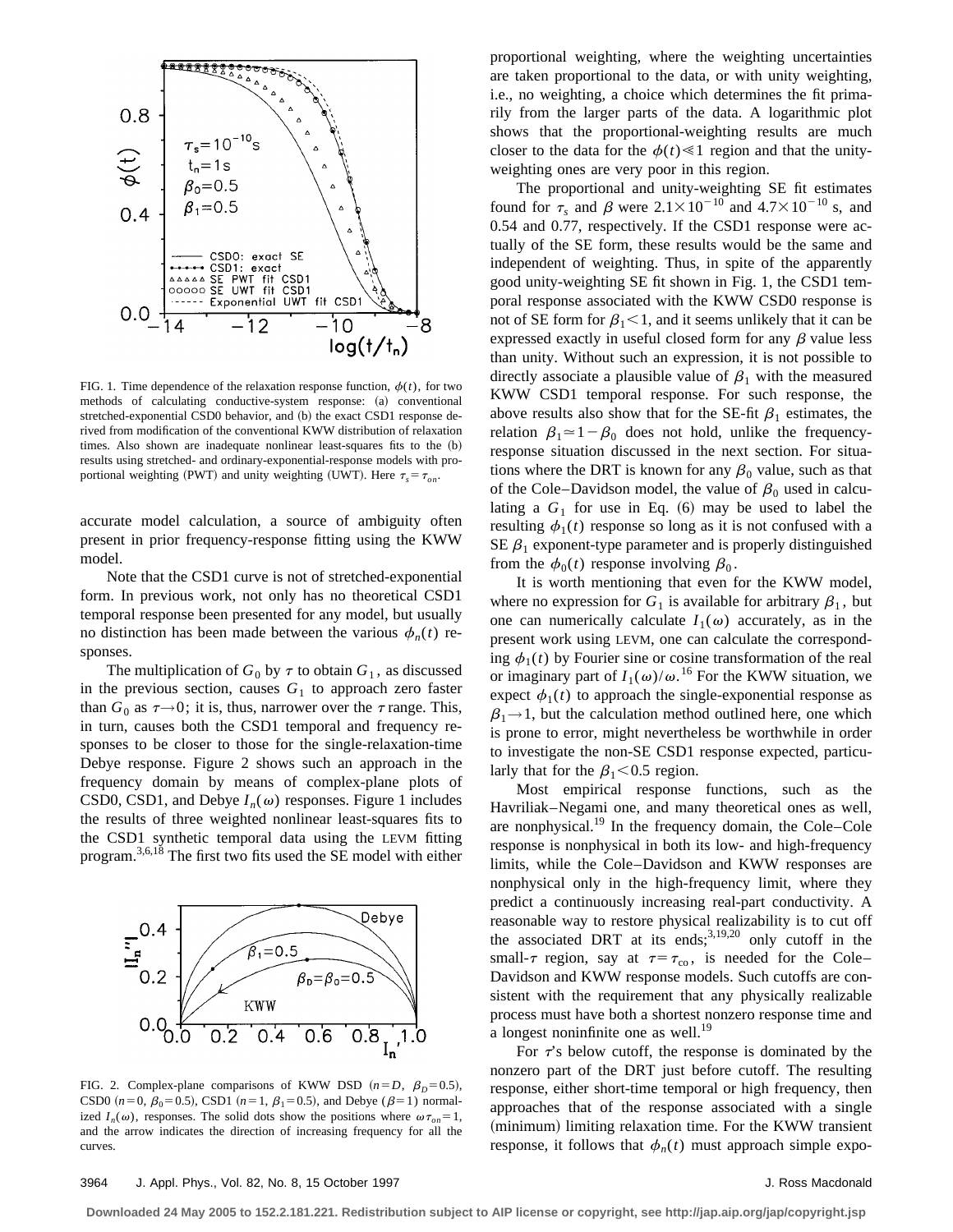| Complex data/fit levels:          |          |                                                          | $\rho$                                                                                                      | $\boldsymbol{M}$                                                                           | $\epsilon$                                                                                                                                                                                                                                                  | $\sigma$                                                                   |  |
|-----------------------------------|----------|----------------------------------------------------------|-------------------------------------------------------------------------------------------------------------|--------------------------------------------------------------------------------------------|-------------------------------------------------------------------------------------------------------------------------------------------------------------------------------------------------------------------------------------------------------------|----------------------------------------------------------------------------|--|
| CSD1                              | LF<br>HF | <b>REAL</b><br><b>IMAG</b><br><b>REAL</b><br><b>IMAG</b> | $\Omega$<br>$-(1+\beta_1)$<br>$-1$                                                                          | $\overline{2}$<br>1<br>$\Omega$<br>$-\beta_1$                                              | $\theta$<br>$-1$<br>$\mathbf{0}$<br>$-\beta_1$                                                                                                                                                                                                              | $\Omega$<br>$(1 - \beta_1)$                                                |  |
| CSD <sub>0</sub>                  | LF<br>HF | <b>REAL</b><br><b>IMAG</b><br>REAL<br><b>IMAG</b>        | $\Omega$<br>1<br>$-(2 - \beta_0)$<br>$[-\beta_0]$<br>$-1$<br>$[-\beta_0]$                                   | $\overline{c}$<br>$\Omega$                                                                 | $\Omega$<br>$-1$<br>$\overline{0}$<br>$\begin{bmatrix} 1-\beta_0 \end{bmatrix}$ $\begin{bmatrix} -(1-\beta_0) \end{bmatrix}$<br>$-(1 - \beta_0)$ $-(1 - \beta_0)$<br>$\begin{bmatrix} 1-\beta_0 \end{bmatrix}$ $\begin{bmatrix} -(1-\beta_0) \end{bmatrix}$ | $\boldsymbol{0}$<br>1<br>$\beta_0$<br>$[\beta_0]$<br>1<br>$[\beta_0]$      |  |
| <b>DSD</b><br>$(\sigma_0=0)$      | LF<br>HF | <b>REAL</b><br><b>IMAG</b><br>REAL<br><b>IMAG</b>        | $\Omega$<br>$-1$<br>$-(1+\beta_D)$<br>$[-(1-\beta_D)]$<br>$-1$<br>$\lceil -(1 - \beta_D) \rceil$            | $\theta$<br>1<br>$\Omega$<br>$[\beta_D]$<br>$-\beta_D$<br>$[\beta_D]$                      | $\overline{0}$<br>$\overline{0}$<br>$[-\beta_D]$<br>$-\beta_D$<br>$[-\beta_D]$                                                                                                                                                                              | 2<br>1<br>$1-\beta_D$<br>$[1-\beta_D]$<br>1<br>$\lceil 1 - \beta_D \rceil$ |  |
| <b>DSD</b><br>$(\sigma_0 \neq 0)$ | LF<br>HF | <b>REAL</b><br><b>IMAG</b><br><b>REAL</b><br><b>IMAG</b> | $\Omega$<br>1<br>$-(1+\beta_D)$<br>$\lceil -(1 - \beta_D) \rceil$<br>$-1$<br>$\lceil -(1 - \beta_D) \rceil$ | $\overline{c}$<br>$\mathbf{1}$<br>$\mathbf{0}$<br>$[\beta_D]$<br>$-\beta_D$<br>$[\beta_D]$ | $\mathbf{0}$<br>$-1$<br>$\boldsymbol{0}$<br>$[-\beta_D]$<br>$-\beta_D$<br>$[-\beta_D]$                                                                                                                                                                      | $\overline{0}$<br>1<br>$1-\beta_D$<br>$[1-\beta_D]$<br>$[1-\beta_D]$       |  |

TABLE I. Limiting log–log slopes for CSD1, CSD0, and DSD situations. Results are applicable for either  $\epsilon_{D\infty}=0$  or  $\epsilon_{D\infty}\neq 0$ , except where the  $\epsilon_{D\infty}=0$  ones (enclosed in square brackets) are included. For the CSD results,  $\rho_{C\infty} = 0$ . LF and HF denote low- and high-frequency limits.

nential behavior as  $\tau$  becomes smaller than  $\tau_{\rm co}$ , a conclusion reached independently long ago by Ngai<sup>21</sup> for the  $\phi_D(t)$ case. The results in Fig. 1 show that if such transformation happened for the present CSD1 response with  $\tau_{\rm co}$  $=10^{-12}$  s, it would be very difficult to distinguish it from an ordinary  $\phi_1(t)$  response without cutoff, although identification of cutoff effects is likely to be better in the frequency domain, as illustrated by the results shown in Ref. 22.

## **III. LIMITING LOG–LOG SLOPES IN THE FREQUENCY DOMAIN**

## **A. General slope results**

It proves to be instructive to compare the low- and highfrequency limiting log–log slopes of the frequency response of a single dispersive process at all four immittance levels. For simplicity, log–log slopes will be referred to hereafter just as slopes. In Table I, slope results are shown for response models, such as the Cole–Davidson, KWW, and Cole–Cole (with long- $\tau$  cutoff), which are intrinsically physically unrealizable in the high-frequency limit without any cutoff at a small  $\tau$  value. We, thus, are able to show what these high-frequency limiting slopes are, and, in addition, as discussed below, their values with cutoff present may be directly obtained as well. For the exponential distribution of relaxation model with cutoff at both frequency extremes, some idealized graphical slope results appear in Ref. 23. The Table I results were verified by complex nonlinear leastsquares  $(CNLS)$  fitting using the LEVM program.<sup>18</sup> Until recently, accurate and rapid calculation of the KWW CSD0 and CSD1 frequency response for data fitting was unavailable, but now a KWW addition to LEVM is available, one which yields accuracy of one part in  $10^6$  or better.<sup>5</sup>

Note that the  $\beta$  values in Table I repesent those of any of the above models, with the  $\alpha$  of Eq. (3) here taken as  $\beta$  for the Cole–Cole response and as 1 for the Cole–Davidson model. Although  $\epsilon_{D^\infty}$  is  $>1$  for any real material, results are shown in Table I for  $\epsilon_{D\infty} = 0$  as well, in order to illustrate the tremendous differences in slopes between the two cases for some situations. These differences are worth emphasizing because the standard way of fitting data at the CSD1 level to the KWW model using the MMF takes no separate account of  $\epsilon_{D\infty}$ . For the CSD results,  $\rho_{C\infty}$  is taken as zero. For the DSD situations, where conductive-system dispersion is assumed absent, results are presented for both  $\sigma_0 \equiv \sigma'(0) = 0$ (pure dielectric response) and for  $\sigma_0 \neq 0$  (leaky dielectric response). The latter choice is necessary for a direct fitting comparison with the CSD response.

One might wonder why, since both the CSD0 and CSD1 response possibilities are considered in Table I, only DSD, rather than DSD0 and DSD1, behavior is included here. In terms of previous definitions, DSD is the same as DSD0, but a DSD1 formalism would only be appropriate<sup>11</sup> for situations where both  $\Delta \epsilon_D \equiv \epsilon_{D0} - \epsilon_{D\infty}$  and  $\tau_{oD}$  were thermally activated with the same or comparable activation energies, not the usual situation.

It is important to emphasize that the slopes presented in Table I in terms of the  $\beta$  parameters of a fitting model involve the specific  $\beta$ 's of a given model. Thus, if, for a specific model, a set of exact simulated CSD1 data was calculated with a particular value of  $\beta$ , say  $\beta_1$ , and then fitted

**Downloaded 24 May 2005 to 152.2.181.221. Redistribution subject to AIP license or copyright, see http://jap.aip.org/jap/copyright.jsp**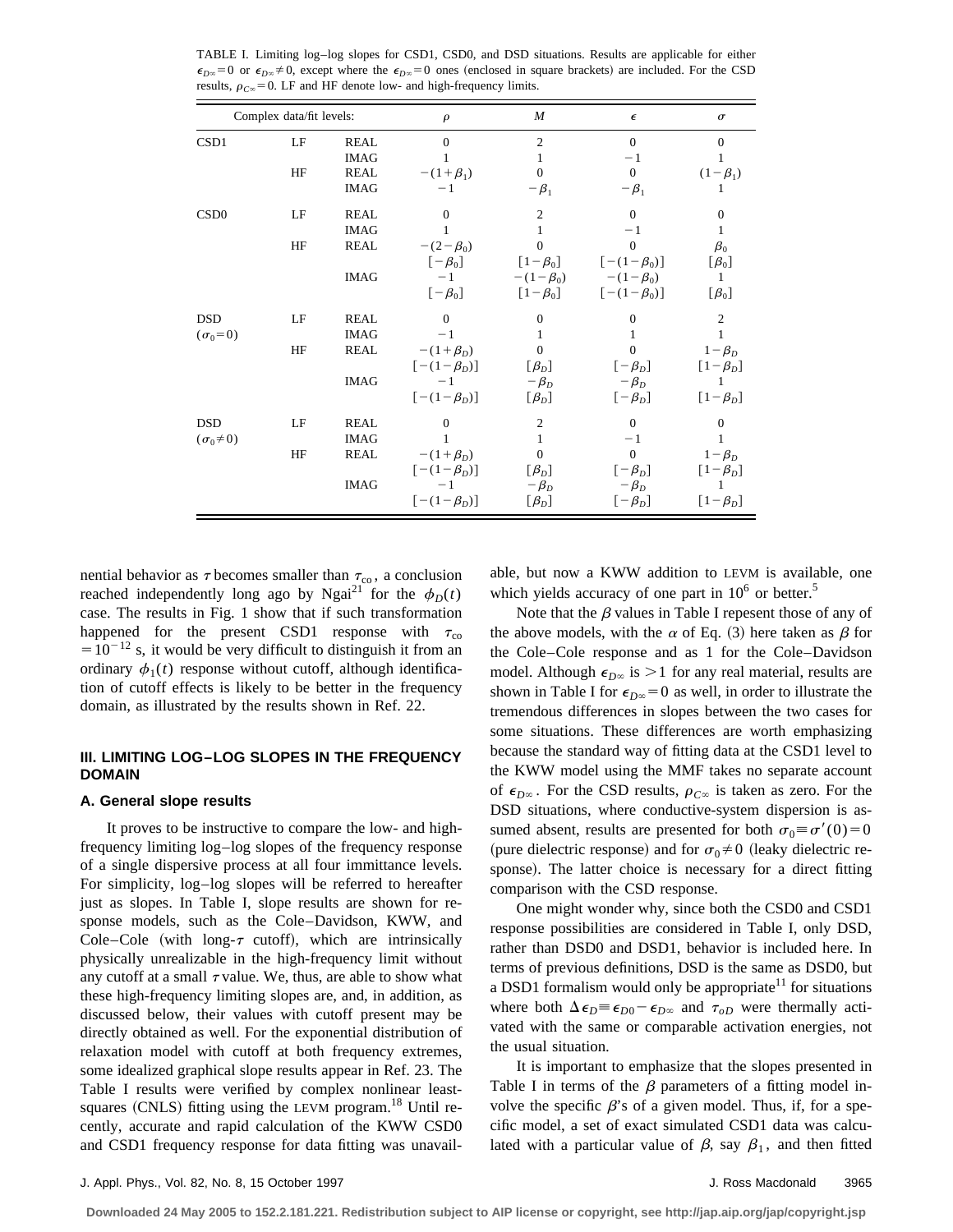using the CSD0 form of the model, the resulting estimate of  $\beta$  would be designated  $\beta_0$ , not  $\beta_1$ . This procedure has been followed here, and Table I shows that, as far as limiting slopes are concerned, when  $\epsilon_{D^\infty}$  is  $> 0$ ,  $\beta_0 = 1 - \beta_1$  (but see the  $\beta_0 \rightarrow 1$  discussion below). For actual data, fits over the principal response range should not be expected to agree perfectly with this relation, even when both CSD0 and CSD1 fits are excellent, but one should expect it to be a good approximation provided the data range is adequate. Some such results are presented in the next section.

There is a lot of information in Table I. Note that when the low-frequency and high-frequency imaginary-part slopes are of opposite sign, there will be a peaked response between these regions. For the  $\epsilon_{D^\infty} \neq 0$  situation, there are two such response possibilities for each CSD or DSD set, with one of them always involving  $M''$ . Further, note the equivalence at each immittance level, when  $\epsilon_{D^\infty} \neq 0$  and  $\beta_D = \beta_1$ , between the CSD1 slopes and those for DSD when  $\sigma_0 \neq 0$ . Finally, compare the CSD0 results with  $\epsilon_{D\infty}$ =0, with the DSD ones having both  $\epsilon_{D\infty}$ =0 and  $\sigma_0$ =0, after the following shifts of the immittance level.<sup>11</sup>  $\rho \leftrightarrow \epsilon$ , and  $M \leftrightarrow \sigma$ . There is, then, full equivalence if one sets  $\beta_D = \beta_0$ . Note that the highfrequency CSD0  $\sigma'(\omega)$  slope of  $\beta_0$  in Table I implies a response of the form  $(\omega \tau_{o0})^{\beta_0}$  when  $(\omega \tau_{o0}) \ge 1$ .

A few results in Table I have been presented earlier for the KWW conductivity relaxation situation but with incomplete identification. $24$  These are the CSD0 low- and highfrequency  $\sigma'(\omega)$  and  $\epsilon''(\omega)$  values appropriate when  $\beta_0$  is taken as the SE value of  $\beta_n$  in the right side of Eq. (6), and such a  $\beta_0$  is frequently written<sup>12,14,24</sup> as  $1-n$  or  $\beta$ . Reference 24 was published before the distinction between the CSD0 and CSD1 approaches was fully recognized, and it actually deals with the MMF CSD1 frequency response, a response involving the CSD1, not CSD0, slopes listed in Table I.

The various similarities and equivalencies illustrated in Table I indicate that when  $\epsilon_{D\infty} \neq 0$  one might be able to fit CSD1 data with either CSD0 or DSD (with  $\sigma_0 \neq 0$ ) or *vice versa*. This suggests that in some cases, it may be difficult to decide which type of fitting is the more appropriate. See the illustration and discussion in Sec. IV.

#### **B. The transition to Debye response**

A stretched-exponential response, as in the right-hand side of Eq. (6) for  $\beta_n = \beta_0$  or  $\beta_D$ , leads to a simpleexponential response when these exponent quantities are unity. It is, thus, reasonable to expect that in this limit the associated frequency response should degenerate to a singletime-constant, nondispersed Debye response. In spite of the failure of the KWW1 temporal response to be of SE form for  $\beta_1$ <1, as discussed in Sec. II, the Debye frequency response does indeed appear for all three cases when the relevant  $\beta$  is unity. But there is an apparent anomaly for the CSD0 situation. A characteristic of the pure conductive-system Debye response is that the  $\sigma'$  slope is zero at all frequencies, apparently in direct contradiction to the  $\sigma'$  high-frequency slope of  $\beta_0$  listed in Table I for CSD0 behavior when  $\beta_0$ = 1, and inconsistent as well with the relation  $\beta_0=1-\beta_1$ when  $\beta_1=1$ .

Suppose we consider a value of  $\beta=1-\delta$ , with  $\delta\rightarrow 0$ . The  $\sigma$  column in Table I shows that one expects a limiting slope of  $\delta$  for CSD1 and  $1-\delta$  for CSD0. These results are indeed found, but the smaller  $\delta$ , the higher the frequency required for the transition from the zero low-frequency slope to the limiting high-frequency slope to occur, and the final limiting CSD0 slope of unity only appears at infinite frequency. For example, for the KWW0 model as  $\beta_0$  increases from 0.99 to 0.999 to 0.9999, the corresponding values of  $(\omega_H \tau_{o0})$ , the normalized frequency at which the actual  $\sigma'(\omega)$  slope has increased from zero to  $0.5\beta_0$ , increases from approximately 64 to 640 to 6400.

These results suggest that one should be careful in interpreting the limiting high-frequency CSD0 response in the neighborhood of  $\beta_0=1$ . But the above anomaly actually never arises because in real systems low- $\tau$  cutoff is always present and leads to a limiting Debye response at a finite high frequency, independent of the value of  $\beta$ . Therefore, the actual high-frequency limiting slopes for all experimental data are those obtained on setting  $\beta_D$  or  $\beta_1$  to unity and  $\beta_0$ to zero in Table I. Thus, cutoff induces a transition from the CSD0 slope value of  $\beta_0$  to a plateau with zero slope.

# **IV. FREQUENCY RESPONSE, FITTING, AND MODEL DISCRIMINATION**

## **A. CNLS fitting results**

In recent work,<sup>5</sup> it has been found that for  $Na<sub>2</sub>O-3SiO<sub>2</sub>$ frequency response data<sup>25</sup> extending over the temperature range from 303 to 398.5 K, the newly available accurate KWW computational models in LEVM indicate that the data are best fitted with the CSD1 approach. Let us designate such CSD1 KWW fitting by KWW1, that using CSD0 as KWW0, and DSD KWW fitting as KWWD. Here, further KWW fitting of the 321 K data set will first be presented to illustrate how one might discriminate between CSD1, CSD0, and DSD fitting when data at only a single temperature are available, and to compare such fitting results with those obtained by the MMF approach.

For simplicity, the data set was initially modified to eliminate, insofar as possible, electrode polarization effects. As demonstrated earlier,<sup>5</sup> LEVM is first used to fit the data to a composite model, which includes both KWW1 and the electrode-response parts. Then, LEVM is used to eliminate from the data the full effects of the fit estimate of the electrode contribution. Subsequent fitting of the pruned data set with the KWW1 model alone, then yields very nearly as good a fit as the original one, as well as essentially the same common parameter estimates. Here, only such modified data sets are considered, but one should always investigate the possibility that electrode polarization effects are nonnegligible when fitting experimental CSD data.

It is usually clear whether to use CSD or DSD fitting of data when data sets at several temperatures are available. If no evidence of a  $\rho_0$  is found, and the dispersed response is not thermally activated, then one is most likely dealing with a DSD situation. But if a  $\rho_0$  appears to exist, and it and  $\tau_0$ are thermally activated with at least approximately the same activation energies, then it is most likely that CSD is present,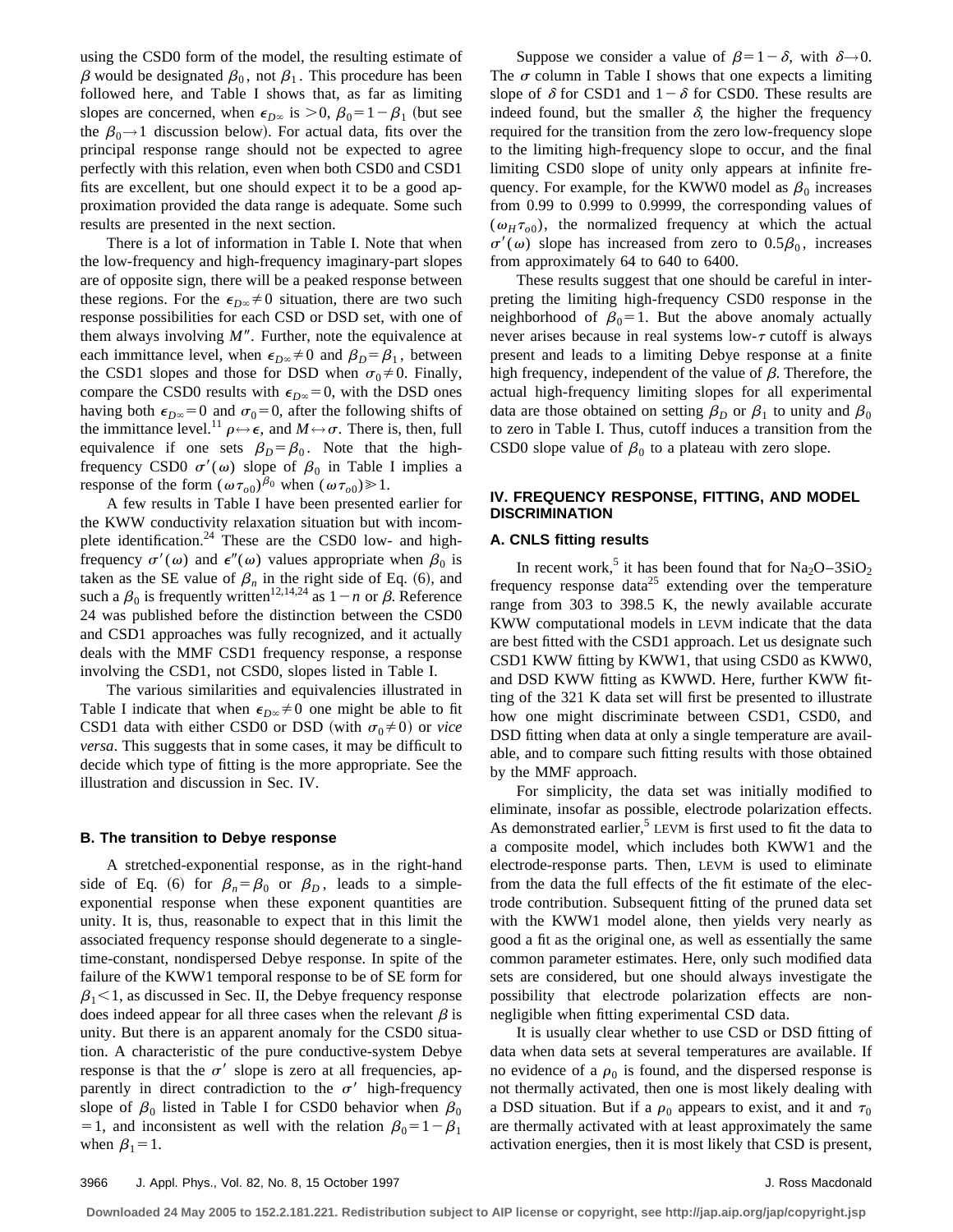TABLE II. Fitting results for (a) 321 K Na<sub>2</sub>O–3SiO<sub>2</sub> data and (b) synthetic data generated from CSD1-a fit parameters. Top five rows are CNLS fits at complex-*M* level; bottom five rows are (a)-type *M*<sup>*n*</sup> fits. All fits involved proportional weighting (PWT or P) except those marked U for unity weighting (UWT).  $\epsilon_{D\infty}$  is a free fitting parameter for all fits except the last three, where *N* indicates that no such parameter is present. For CSD,  $\epsilon_X = \epsilon_{C0}$ , and for DSD,  $\epsilon_X = \Delta \epsilon_D$ .  $S_F$  is the standard deviation of the fit relative residuals.

| Type:    | $100S_F$ | $\beta_n$ | $10^{-9} \rho_{0N}$ | $10^4 \tau_{nN}$ | $10^3 \langle \tau_{nN} \rangle$ | $\epsilon_{D^\infty}$ | $\epsilon_{C^{\infty}}$ | $\epsilon_X$ | $\epsilon_{\infty}$ | $\epsilon_0$ |
|----------|----------|-----------|---------------------|------------------|----------------------------------|-----------------------|-------------------------|--------------|---------------------|--------------|
| $CSD1-a$ | 0.272    | 0.425     | l.441               | 2.396            | 3.111                            | 4.83                  | 5.34                    | 24.38        | 10.17               | 29.20        |
| $CSD0-a$ | 0.570    | 0.543     | L <sub>439</sub>    | 13.32            | 2.314                            | 10.21                 | $\Omega$                | 18.17        | 10.21               | 28.37        |
| $CSD0-b$ | 0.554    | 0.542     | l.438               | 13.30            | 2.314                            | 10.21                 | $\Omega$                | 18.18        | 10.21               | 28.39        |
| $DSD-a$  | 0.646    | 0.464     | 1.451               | 33.37            | 7.728                            | 10.21                 | $\cdots$                | 21.36        | 10.21               | 31.57        |
| DSD-b    | 0.535    | 0.463     | 1.456               | 37.86            | 8.839                            | 10.21                 | $\cdots$                | 22.37        | 10.21               | 32.57        |
| $CSD1-P$ | 0.352    | 0.426     | l.448               | 2.474            | 3.151                            | 4.73                  | 5.44                    | 24.58        | 10.17               | 29.30        |
| CSD1-U   | 0.378    | 0.424     | 1.450               | 2.426            | 3.153                            | 4.78                  | 5.37                    | 24.55        | 10.15               | 29.34        |
| CSD1-PN  | 3.51     | 0.482     | 1.565               | 6.920            | 4.659                            | $\cdots$              | 10.26                   | 33.62        | 10.26               | 33.62        |
| CSD1-UN  | 5.60     | 0.496     | 1.557               | 6.990            | 4.334                            | $\cdots$              | 10.29                   | 31.44        | 10.29               | 31.44        |
| CSD0-UN  | 50.1     | 0.943     | 0.893               | 12.66            | 1.300                            | $\cdots$              | $\mathbf{0}$            | 16.44        | $\mathbf{0}$        | 16.44        |

since any leakage  $\rho_0$  apparent for a DSD situation is unlikely to be related to the dielectric dispersion process and, thus, it will not have the same or similar activation energy as the latter. But when data for only a single temperature are available, comparison of the CSD1 response with that for DSD (with  $\epsilon_{D\infty} \neq 0$  and  $\sigma_0 \neq 0$ ) in Table I shows that they involve identical limiting behavior when  $\beta_D = \beta_1$ . Then, a more detailed fitting comparison is required in order to discriminate properly between the two cases.

A variety of LEVM fitting results for the 321 K data are presented in Table II. Here,  $\rho_{0N} \equiv \rho_0 / \rho_d$ , where  $\rho_d$ =1  $\Omega$  cm, and  $\tau_{nN} \equiv \tau_n / \tau_d$  with  $\tau_d = 1 s$ . As defined earlier,  $\rho_0 \equiv \rho'_n(0)$  and  $n=0, 1$ , or *D*. Fitting was carried out at the complex  $M$  level using Eqs.  $(1)$  and  $(4)$  along with a contribution from the fitting parameter  $\epsilon_{D^\infty}$  when it was taken as nonzero and free to vary. The parameter  $\rho_{C\infty}$  was found to make no contribution to the fits and so was not included in the fittings. Although the KWW1-fit quantity  $I_1(\omega)$  is here calculated using the  $I_0(\omega)$  of Eq. (4), the original  $\beta_0$  of the latter is renamed and reinterpreted as  $\beta_1$  for the KWW1 fits. Finally, note that all full CNLS CSD fit results shown in Table II, which involve proportional weighting, yield the same results whether the fitting is carried out at the complex  $\rho$  or complex *M* level.<sup>3–5</sup> CNLS proportional-weighting fitting at the complex  $\epsilon$  or complex  $\sigma$  levels yielded results close to those for the  $\rho$  or *M* level. The DRT moment  $\langle x^{-1} \rangle_1$ needed in the KWW1 fits is given by<sup>3,5</sup>  $[(\langle x \rangle_0)_1]^{-1}$ , where this notation indicates that the CSD0 (or DSD) form of the average, the one which involves the SE exponent and its associated DRT for KWW situations, is to be used but with  $\beta_0$  changed to  $\beta_1$ . It follows that for the KWW1 model  $\langle x^{-1} \rangle_1 = \beta_1 / \Gamma(1/\beta_1)$ , where  $\Gamma$  is the gamma function. Note that for the  $\beta$  estimates of lines 1 and 2,  $\beta_1 \approx 1-\beta_0$ , as expected. A few KWW1 fits were carried out using Eq.  $(5)$ , with  $(\epsilon_{C\infty})_1$  a free parameter rather than  $\rho$ . When  $\epsilon_{D\infty}$  was also included as a free parameter, exactly the same results as those shown in line 1 of Table II were then obtained, as expected.

The results for the standard deviation of the relative residuals of the fit,  $S_F$ , show that this quantity is appreciably smaller for the KWW1 fit of line 1 than that for the KWW0 fit of line 2, or the KWWD fit of line 4. This, and the exceptionally small value of the line-1  $S_F$ , is a strong indication that KWW1 fitting is most appropriate for these data. To explore this possibility further, the fitting parameters of the line-1 fit were used to generate exact KWW1 model data at the same frequencies as those of the original experimental data. The results of fitting this data set by the CSD0 and DSD approaches are shown in lines 3 and 5. Comparison with the results of lines 2 and 4 shows that the  $S_F$  and parameter values are very little changed for the CSD0 case and only slightly more modified for the DSD one. These results thus indicate that the main differences between the estimates of lines 1, 2, and 4 are systematic, not random, and thus, they are associated with the use of the less appropriate, for these data, CSD0 and DSD fitting approaches.

For simplicity, the relative standard deviations of the fitting parameters themselves have been omitted from Table II, but they are very small for the line-1 KWW1 fit,<sup>5</sup> and they increase with increasing  $S_F$ . Further information about the KWW1, KWW0, and KWWD *M*-level fits is provided by the curves presented in Fig. 3 for the relative residuals of the imaginary  $(3-a)$  and real  $(3-b)$  parts. These results also apply to  $\rho$ -level fitting if the  $r''$  and  $r'$  labels are reversed. The increases in the residuals at the frequency extremes probably arise from inexact estimation of the electrode-polarization effects, errors which are magnified on subtraction. Measurements over a wider response range would allow better identification of the electrode effects and, thus, more accurate subtraction.

Note especially the similarity between the residuals arising from the KWWD fit of the experimental data and the KWWD fit of the exact CSD1 model data. If one uses the residuals for the line-1 KWW1 data fit to correct those of the line-4 KWWD data fit, the results are very close to those for the line-5 DSD fit to the KWW1 model data. In spite of the excellence of the line-1 KWW1 fit, the associated residuals show some small remaining serial correlation, nonrandomicity arising either from the measurement procedure or from a small systematic deviation in the KWW1-fit model from the actual experimental response.

The results in columns 2–7 of Table II are direct CNLS fitting estimates. Although the estimates marked  $\epsilon_{D^\infty}$  are actual  $\epsilon_{D\infty}$  ones for the CSD1 and DSD fits, they are forced to be estimates of  $\epsilon_{\infty}$  for the KWW0 fits of lines 2 and 3. Further, note the large differences between the 0.425  $\beta_1$  es-

**Downloaded 24 May 2005 to 152.2.181.221. Redistribution subject to AIP license or copyright, see http://jap.aip.org/jap/copyright.jsp**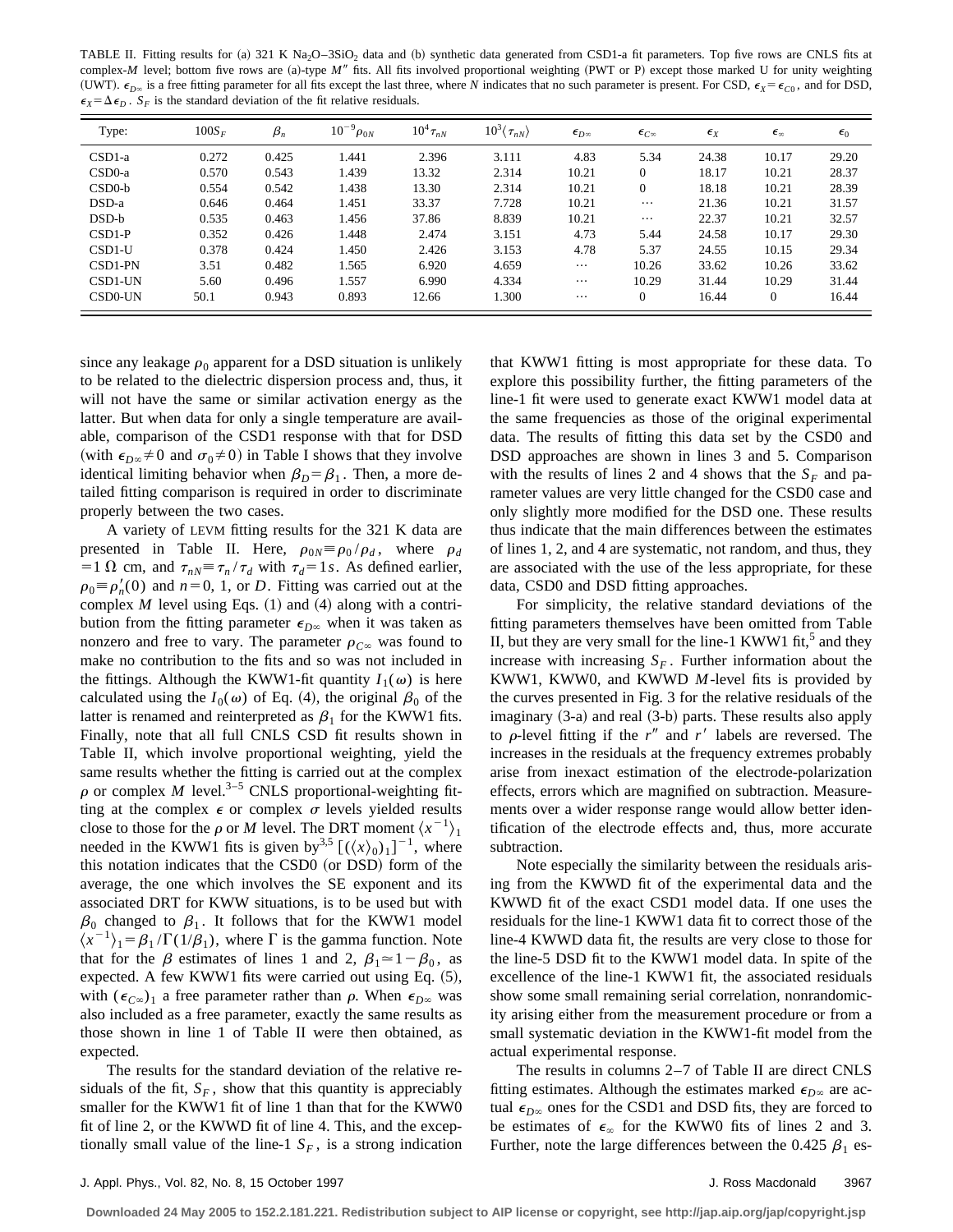

FIG. 3. Relative residuals for KWW CSD1, CSD0, and DSD complex nonlinear least-squares fits with proportional weighting to  $Na<sub>2</sub>O-3SiO<sub>2</sub>$  frequency response data at 321 K (See Table II). For  $M(\omega)$  fitting, the residuals are those associated with  $M'(\omega)(3-b)$  and  $M''(\omega)(3-a)$  as shown, but the identifications are reversed for fitting at the  $\rho(\omega)$  level. Here and hereafter  $\tau_n = 1$  s.

timate of line 1 and the KWW0  $\beta_0$  estimates of lines 2 and 3. If we repeat the line-1 fit without any free  $\epsilon_{D^\infty}$  parameter, the resulting  $\beta_1$  estimate is 0.495, much closer to the  $\beta_0$  ones, but  $S_F$  is ten times larger. Further synthetic KWW1 data studies with  $\epsilon_{D^\infty}$  ranging from 5 to 45 indicated that for KWW0 fits including a free  $\epsilon_{D^\infty}$  parameter as in line 3, the  $\beta_0$  estimates and  $S_F$  values found were virtually independent of  $\epsilon_{D^\infty}$  over this range, but not including  $\epsilon_{D^\infty}=0$ . On the other hand, KWW1 fits without any  $\epsilon_{D^\infty}$  led, as the  $\epsilon_{D^\infty}$ values in the data were increased, to larger and larger values of  $S_F$  and to larger  $\beta_1$  estimates, with the  $\beta_1$  estimate reaching 0.6 by  $\epsilon_{D\infty}$ =45. These important findings are further explored in the context of conventional MMF fitting in the next section.

For the DSD results, the model does not, of course, include an  $(\epsilon_{C\infty})_1$  CSD contribution, so DSD fitting is unable to discriminate between the  $\epsilon_{D^\infty}$  and  $(\epsilon_{C^\infty})_1$  contributions to  $\epsilon_{\infty}$  involved in actual CSD1-type data, and so lumps them together. The present important results again underline the appropriateness of fitting thermally activated CSD-type data with the CSD1 approach, not with either the CSD0 or the DSD one.

For the last four columns in Table II, all quantities except the  $\epsilon_X = \Delta \epsilon_D$  DSD estimates are calculated from the direct fitting results. For example,  $\epsilon_{\infty} = (\epsilon_{C\infty})_1 + \epsilon_{D\infty}$ , and  $\epsilon_0 = \epsilon_X + \epsilon_{D^\infty}$ . The CSD1 quantities are given in general and for the KWW response by  $3,5$ 

 $(\epsilon_{C\infty})_1 = \tau_{01}(\langle x \rangle_0)_1 / \epsilon_V \rho_0 = \tau_{01} \Gamma(1/\beta_1) / \beta_1 \epsilon_V \rho_0$ , (7)

and

$$
(\epsilon_{C0})_1 = \tau_{01} \langle x \rangle_1 / \epsilon_V \rho_0 \equiv \langle \tau \rangle_1 / \epsilon_V \rho_0, \qquad (8)
$$

where<sup>3</sup>  $\langle x \rangle_1 = (\langle x^2 \rangle_0)_1 / (\langle x \rangle_0)_1$ . For the KWW response, it follows that<sup>16</sup>  $\langle x \rangle_1 = \Gamma(2/\beta_1)/\Gamma(1/\beta_1)$ . For comparison with Eq.  $(7)$ , the modern form of the CSD1 Moynihan modulus formalism expression is  $5,13,14,26$ 

$$
\epsilon_{\infty} = \tau_{01} \Gamma(1/\beta_0) / \beta_0 \epsilon_V \rho_0. \tag{9}
$$

Notice that not only does this result involve  $\epsilon_{\infty}$  (which is never a pure CSD quantity) instead of  $(\epsilon_{C\infty})_1$ , but it also involves  $\beta_0$  (written in the past as  $\beta$  because the  $\beta_1$ ,  $\beta_0$ distinction has only recently been explicitly recognized<sup>5</sup>) rather than  $\beta_1$  as in Eq. (7). As the results of Table I show, these quantities are quite different except when they are both 0.5. Equation (7) indicates that  $(\epsilon_{C\infty})_1 / (\langle x \rangle_0)_1$  and  $(\epsilon_{C0})_1/\langle x \rangle_1$  must both be temperature independent in order for  $\tau_{01}$  and  $\rho_0$  to have exactly the same activation energy.

## **B. <sup>M</sup>**9 **fitting results and the Moynihan modulus formalism**

The last five rows in Table II involve nonlinear leastsquares fitting of the imaginary-part  $M''(\omega)$  experimental data to a KWW model in order to obtain results for comparison with those found using the MMF, a formalism which does not use CNLS fitting. The CSD1-P and CSD1-U results are both comparable to the CNLS ones of line 1. If the model is appropriate for the data, not only should the fits with the same weighting be closely comparable, as they are, but also the fit estimates should be very nearly independent of the weighting, just as we see here. These fits, thus, further strongly support the previous conclusion that the KWW1 fit model is the most appropriate one for these data.

The last three rows of Table II involve fits without any fitting parameter included to estimate  $\epsilon_{D^\infty}$ , since the MMF takes no separate account of this quantity. The omission of this parameter clearly leads to far worse fits of the  $M''(\omega)$ data than those obtained when it is included. Figure 4 presents the  $M''(\omega)$  plots for these last three fits. Since the line-1 fit results are indistinguishable from the data points on a plot of this kind, they are omitted to reduce clutter in the graph. Figure 4 makes it clear why the CSD0 fit involves a  $S_F$  value nearly 200 times larger than the line-1 one. Clearly, even though full KWW0 fitting with proportional weighting, as in line 2, can yield a good fit, the result for the  $M''(\omega)$ fitting when unity weighting is used and  $\epsilon_{D^\infty}$  is omitted, is completely unacceptable.

The MMF approach<sup>3,5,6,12</sup> used an approximate inversion method to estimate discrete values of  $G_0$  (denoted "*g*" in that work) and employed the results to calculate template curves of  $I_0(\omega)$  and  $\{1 - I_0(\omega)\}\$  for a variety of  $\beta$  (here  $\beta_0$ ) values. Equation (5) shows that  $\{1-I_0(\omega)\}\;$  is a normalized

**Downloaded 24 May 2005 to 152.2.181.221. Redistribution subject to AIP license or copyright, see http://jap.aip.org/jap/copyright.jsp**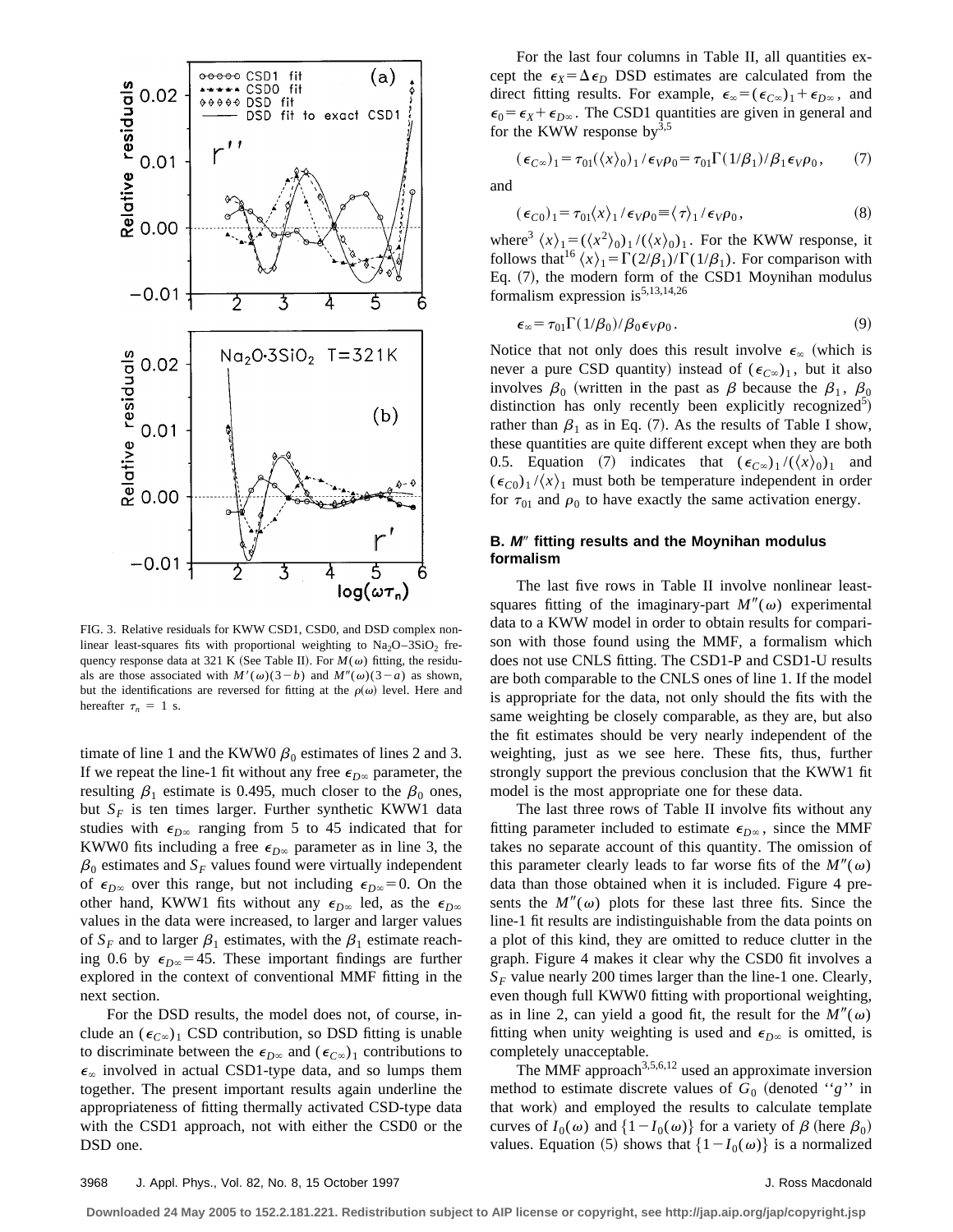

FIG. 4. Results of nonlinear least-squares KWW fitting of the 321 K, Na<sub>2</sub>O–3SiO<sub>2</sub>  $M''(\omega)$  data without taking separate account of the highfrequency limiting dielectric constant  $\epsilon_{D^\infty}$  (see the last three lines in Table II). The results of the CSD1 fit with unity weighting are most appropriate for comparison with the results of a conventional modulus-formalism fit of the same data.

form of  $M_1(\omega)$ , so in this and subsequent MMF fitting work, plots of the imaginary part (and sometimes the real part)<sup>12</sup> of  $\{1-I_0(\omega)\}\$  were constructed and usually compared to  $M''(\omega)$  data in order to estimate values of  $\epsilon_{D^\infty}$  (or  $\epsilon_\infty$ ),  $\beta$ , and  $\tau_0$  (here denoted  $\tau_{01}$ ). Note that this procedure ignores the effect of a separate  $\epsilon_{D^\infty}$  parameter and emphasizes the large parts of  $M''(\omega)$  at the expense of the smaller tail regions. This is just what the CSD1-UN fit in Table II does, so we may expect that it should yield results comparable to those obtained with the MMF.

The CSD1-PN and CSD1-UN lines in Table II show  $\beta_1$ estimates that are much larger than that of the best-fit result of line 1. The CSD1-UN fit involves a rounded value of 0.50. Further, a CSD1-UN fit using Eq.  $(5)$  instead of Eq.  $(4)$ yields exactly the same results, confirming that the corrected MMF approach can yield results consistent with the usual KWW1 one generally employed here. It has been stated<sup>27</sup> that ''large electrode capacitances... need not interfere with the analysis of relaxation phenomena when the data are analyzed using the electrical modulus formalism...'' Earlier work $3-5$  has shown, however, that electrode-polarization effects should not be neglected. Further, comparison of the CSD1-P and CSD1-U results in Table II, ones that include the presence of  $\epsilon_{D\infty}$ , whose capacitance effects are generally much smaller than electrode ones, with the CSD1-PN and CSD1-UN ones, shows that neglecting  $\epsilon_{D\infty}$  for these last two fits has strongly deleterious consequences both for the goodness of fit of the data and for the parameter estimates themselves.

## **C. Temperature dependence of**  $\beta$ **'s and their proper identification**

It should now be clear that although all published MMF CSD1 fits erroneously identified their  $\beta$  estimates with those of the corresponding SE temporal response,  $\beta_0$  in the present analysis, the actual  $\beta$ 's, derived directly from CSD1 frequency response fits, should be identified with  $\beta_1$ . Let us designate them as  $\beta_{1MMF}$ , a different quantity than the KWW1-fit estimates of  $\beta_1$ , which take proper account of  $\epsilon_{D\infty}$ . When the relation  $\beta_1=1-\beta_0$  holds and  $\beta_1=0.5$ , as above for the CSD1-UN  $T=321$  K data fit, the  $\beta$ 's are numerically identical, blurring the distinction between them. Now, it luckily turns out that the present  $Na<sub>2</sub>O-3SiO<sub>2</sub>$  data sets were fitted by the MMF approach at the Naval Research Laboratory, and the results are listed in Ref. 25. The  $\beta_{1MMF}$ and  $\tau_{01}$  values quoted there are, for example, 0.50 and 0.53 and  $8.0\times10^{-4}$  s and  $1.6\times10^{-5}$  s for the 321 and 380 K data fits, respectively.

Because of the ambiguity of the  $\beta_{1MMF}=0.5$  value, it is worthwhile to include here the results of data fits at another temperature where  $\beta_{1MMF} \neq 0.5$ . Although the 380 K data do not extend to high enough frequencies to yield much of the high-frequency part of the  $M''(\omega)$  curve beyond its peak, enough is present to yield adequate KWW1 fits. Similarly to the 321 K data, electrode polarization effects were subtracted from the data<sup>5</sup> before the present fits were carried out. The following  $\beta_1$  estimates were obtained: (a) CNLS  $M(\omega)$  fitting including  $\epsilon_{D^\infty}$  and with no  $\epsilon_{D^\infty}$  []: CSD1-P, 0.36, [0.53]; and CSD1-U, 0.37, [0.54]. (b)  $M''(\omega)$  fitting: CSD1-P, 0.41,  $[0.53]$ ; and CSD1-U, 0.40,  $[0.53]$ . Again, the large effect of including or omitting  $\epsilon_{D^\infty}$  is evident both for CNLS and for NLS fitting. In addition, the relation  $\beta_1=1$  $-\beta_0$  holds less well, as expected, for these higher temperature results than for the 321 K ones.

The above 321 and 380 K unity-weighting fit results with no separate account of  $\epsilon_{D^\infty}$  are consistent in yielding  $\beta_1 \approx 0.50$  and 0.53, respectively, quite different from the estimates obtained when  $\epsilon_{D^\infty}$  is properly included, but the same as those found in the Naval Research Laboratory MMF fits. Further, the present unity-weighting fits without  $\epsilon_{D^\infty}$  led to estimates of about  $7.0\times10^{-4}$  s and  $1.58\times10^{-5}$  s, close to the Naval Research Laboratory one for 321 K and very close to the 380 K one. Such agreement indicates that the present method of approximating MMF fitting is quite adequate.

These results indicate that CNLS fitting is more appropriate than the NLS fitting, that the CSD fitting should not be carried out without including the  $\epsilon_{D^\infty}$  effects, and, most important, that all previous MMF-fit estimates of  $\beta_1$ , which were identified with  $\beta_0$  but here are designated as  $\beta_{1MMF}$ , should be recalculated as  $1-\beta_{1MMF}$  and then identified as approximate  $\beta_1$  values.

The above renaming and reevaluation should usually allow previously published MMF  $\beta$  values to be brought closer to those actually appropriate for CSD data, but, as shown by the present results, such changes only go part way toward obtaining proper KWW1 estimates. In previous work,<sup>5</sup> I compared CNLS KWW1 proportional-weighting-fit estimates, including  $\epsilon_{D^\infty}$ , of  $\beta(=\beta_1)$  with those obtained by the Naval Research Laboratory MMF fits and showed that the latter exhibited an *opposite* temperature response over the range from 303 to 398.5 K to that of the KWW1 fits. Unfortunately, at that time I did not know enough to properly identify the Naval Research Laboratory estimates as done above. The bottom curve in Fig. 6 of Ref. 5 is one for  $\beta_1$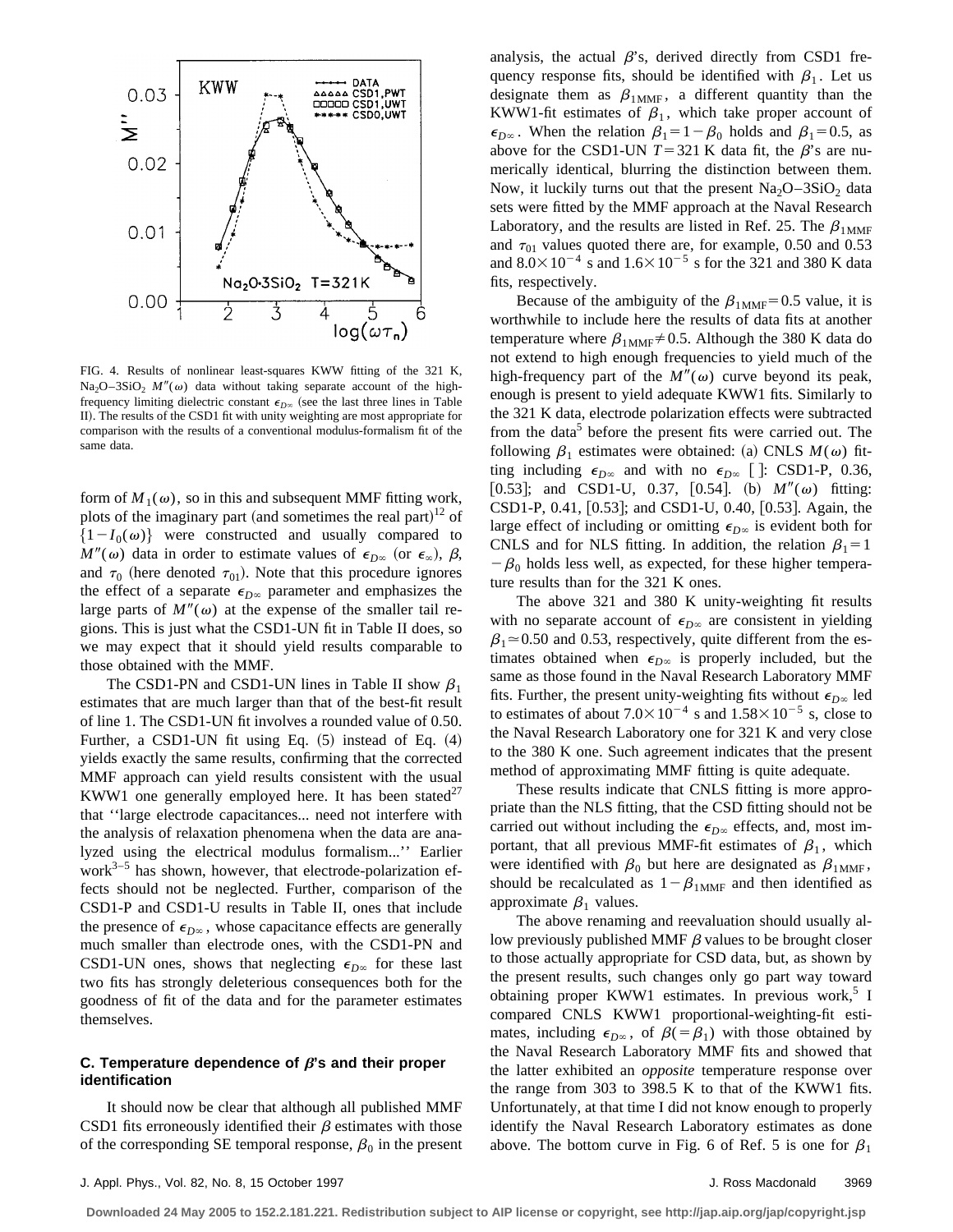versus 1000/T, and the top Naval Research Laboratory curve, when replaced by  $1-\beta_{1MMF} \sim \beta_1$ , is closer to the bottom curve, no longer shows opposite temperature dependence, but still lies appreciably above the bottom one.

There is not a large amount of CSD KWW  $\beta$  versus temperature data available in the literature, nor plausible theory available for interpreting its temperature dependence. The available results generally indicate that  $\beta$  is either constant over a limited temperature range or often shows a general tendency to increase, probably toward unity and a Debye response, as the temperature increases,  $25,28$  but the behavior can be more complicated near the glass transition, and a decrease in  $\beta$  with increasing temperature has been found in the liquid region of a glass-forming molten salt.<sup>29</sup> An increase of  $\beta_0$  with increasing temperature implies that the proper CSD1  $\beta_1$  will decrease with temperature increase.<sup>5</sup> Finally, Angell $30$  has drawn attention to results where the temperature dependence of  $\beta$  from electrical measurements on a material was opposite to that obtained for shear relaxation processes. It is worth considering whether any such discrepancies can be explained by the improper use of  $\beta$  $= \beta_{1MMF}$  (identified as  $\beta_0$ ) rather than  $\beta_1$ .

## **V. SUMMARY AND CONCLUSIONS**

The differences between the three approaches to smallsignal time- and frequency-response data analysis, designated DSD, CSD0, and CSD1 here, have been discussed and methods described for identifying which one is most appropriate for a given data set and fitting model. A useful table of the limiting low- and high-frequency log–log slopes of response models for all four immittance levels is presented, and an apparent anomaly in the high-frequency  $\sigma'(\omega)$  log– log slope for the CSD0 approach is identified and explained. It is shown that the CSD1 temporal relaxation function response is, unlike that for DSD and CSD0 situations, not of the stretched-exponential form when a KWW fitting model is employed.

Detailed fitting results are presented for  $Na<sub>2</sub>O-3SiO<sub>2</sub>$ data at 321 and 380 K in order to illustrate the above differences, justify the choice of a fitting model, and provide material for comparison with the Moynihan modulus formalism fitting approach.

The subtleties in the erroneous interpretations of the widely employed MMF frequency-response data fitting approach have finally been explained after 25 years of use. The matter is complicated because of partly compensating effects and is presented in outline form below.

- (a) The MMF is a CSD1 fitting procedure, which not only involves  $\epsilon_{\infty}$  instead of  $(\epsilon_{C\infty})_1$ , but takes no separate account of the high-frequency-limiting dielectric constant  $\epsilon_{D\infty}$  and, thus, leads to incorrect  $\beta$  estimates, ones designated  $\beta_{1MMF}$  herein.
- (b)  $\beta_{1MMF}$  has been incorrectly identified in the literature as  $\beta_0$ , the SE parameter involved in the CSD0 fitting approach. The proper CSD1 fit estimate including  $\epsilon_{D\infty}$ ,  $\beta_1$ , satisfies  $\beta_1 \approx 1-\beta_0$  for data well fitted by the KWW model.
- (c) Since  $\beta_{1MMF}$  values are often found to approximate corresponding  $\beta_0$  ones,  $1-\beta_{1MMF}$  should approximate

 $\beta_1$  even though the adequacy of the approximation depends on the size of  $\epsilon_{D^\infty}$ .

(d) CSD1 CNLS frequency-response data fitting,<sup>18</sup> using Eq. (4) or (5) and including the effect of  $\epsilon_{D\infty}$ , should be employed hereafter in place of the MMF approach, and the incorrect Eq.  $(9)$  should be replaced by Eq.  $(7)$ . Previous results obtained using the MMF should be reinterpreted, and even then most of them are likely to be sufficiently approximate that important conclusions should not be based on them.

The first step in gaining insight into the physical processes involved in the dispersive response of a material is obtaining well-determined estimates of the parameters of an appropriate fitting model, including their temperature dependences. Such results should be the foundation of the approach to understanding. But inadequate fitting results, especially when their inadequacy is unrecognized, can lead to the construction of a house of cards, which only supports misleading conclusions.

Even when a best choice of the DSD, CSD0, and CSD1 fitting approaches has been made, one still needs to find and use the best available specific fitting model by comparing fit results with different models. Full complex nonlinear leastsquares fitting should be used, with the inclusion in the complete model of electrode polarization effects when needed. The CSD1 approach is the appropriate choice for thermally activated dispersion associated with mobile charges, which can lead to nonzero dc conduction. Although the data for only a few different CSD materials have been analyzed since the recent availability in the LEVM computer program of a KWW algorithm for quick and accurate fitting,  $3-5$  their results and those herein indicate that the KWW1 model leads to appreciably better fits than others used. Note that the minimum-parameter-number full KWW1 model involves  $\rho_{01}$ ,  $\tau_{o1}$ ,  $\beta_1$ , and  $\epsilon_{D\infty}$ .

Since no dispersion model available so far is based on microscopic many-body theory, one must use semiempirical models such as the KWW. Although the KWW temporal response has been derived using a wide variety of physical assumptions, none of such derivations leads to a quantitative understanding of even the temperature dependence of such parameters as the KWW  $\beta_0$  and  $\beta_1$ . Ngai<sup>31</sup> has qualitatively characterized his KWW coupling parameter  $n=1-\beta_0$  as a measure of the size of ''cooperatively rearranging regions'' of the sample: the larger *n* and, thus, the larger the size of such entities, the stronger the nonexponential character of the temporal relaxation.

Roland and Ngai<sup>32</sup> and Hodge<sup>33</sup> have also related *n* (or  $\beta_0$ ) to the fragility of glass-forming liquids, ones which show broader relaxation spectra the greater their fragility. Thus, for decreasing temperature one would expect that  $\beta_0$ would decrease and *n* increase. Although *n* is intrinsically associated with a temporal response involving  $\beta_0$ , and  $\beta_1$ can, in general, only be obtained, thus far, from the KWW1 frequency-response fitting, to the degree that  $\beta_1 \approx 1-\beta_0$ ,  $\beta_1$ and *n* are comparable. Finally, notice that, in the absence of temperature-dependent cutoff effects, while the width of a  $-\rho''_1(\omega)$  peak region increases as the temperature increases

**Downloaded 24 May 2005 to 152.2.181.221. Redistribution subject to AIP license or copyright, see http://jap.aip.org/jap/copyright.jsp**